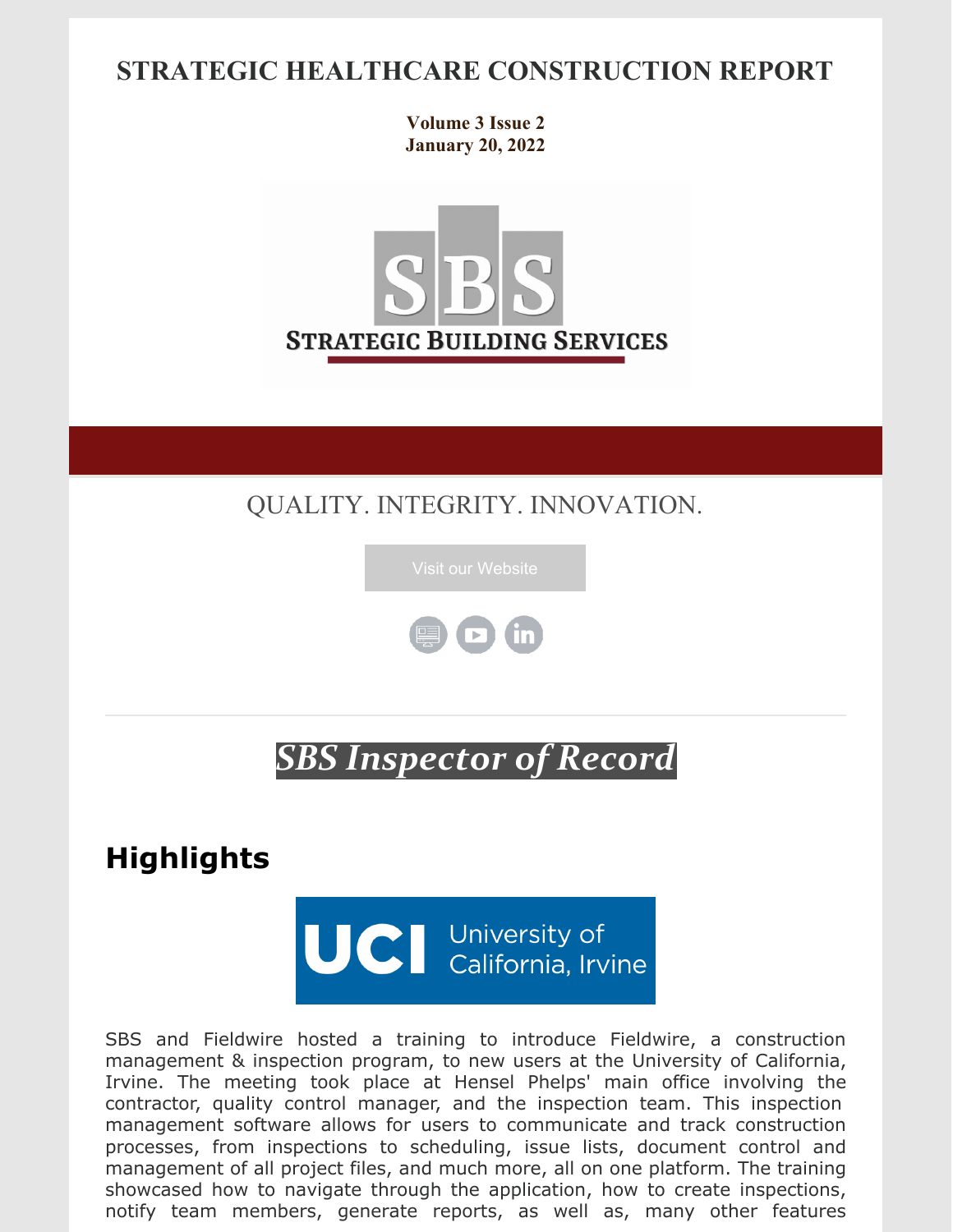Fieldwire provides. SBS will be providing technical services for the inspection software program for their new hospital campus project.



### **SBS BEHIND THE SCENES**



Left to right: Tom Huberty (SBS) and John Schrenk (HCAI RCO) walking the IHI project at Loma Linda University Medical Center.

## **SBS LABS**

**To subscribe to our Youtube Channel and stay on top of all of the latest click [here.](https://www.youtube.com/channel/UCfR7qiqf9X9tzNf1jD-an_Q)**

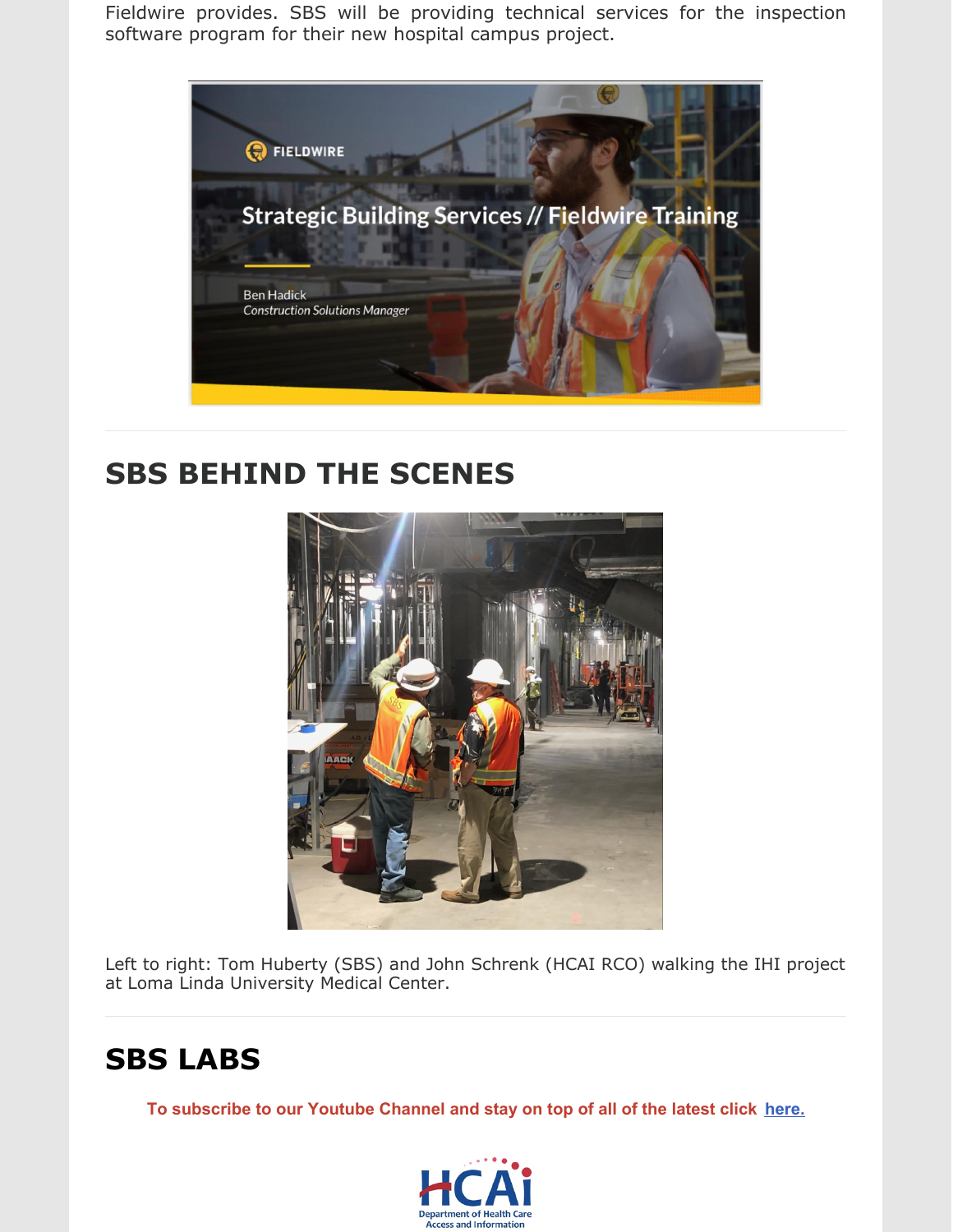HCAI issues Code Application Notices (CANs) to interpret specific sections of the California Building Standards Code. A Policy Intent Notice (PIN) is the Department's policy on a specific subject. You can find links on HCAI's website to view an index of CANs that were issued for a specific year of California Building Standards Codes and the index of PINs that have been issued.

For questions or comments related PINs or CANs, please email the Building Standards Unit at **[RegsUnit@hcai.ca.gov](mailto:RegsUnit@hcai.ca.gov)**

Which PIN/CAN applies to your code cycle project?

- PINs Applies to every project unless it's expired or rescinded
- CANs Start with the year of the code volumes you are using, then work backwards. CAN's will sometimes get adopted in next code cycle so if it's stated in code, the CAN does not apply.

You can find PINs by clicking *here* **https://hcai.ca.gov/construction[finance/codes-and-regulations/#PINs](https://hcai.ca.gov/construction-finance/codes-and-regulations/#PINs)** You can find CANs by clicking *here* **https://hcai.ca.gov/construction[finance/codes-and-regulations/#CANs](https://hcai.ca.gov/construction-finance/codes-and-regulations/#CANs)**



**Newsworthy**



**Do you have an interest in construction and inspection? The health care construction industry is looking for more certified Hospital Inspectors. It is a great opportunity for a rewarding career.**

**Registration is opened to become a certified Hospital Inspector.**

**Don't wait! The deadline is fast approaching!**

Submit your registration for Hospital Inspector Certification Examination (HICE) Last day to apply is February 1, 2022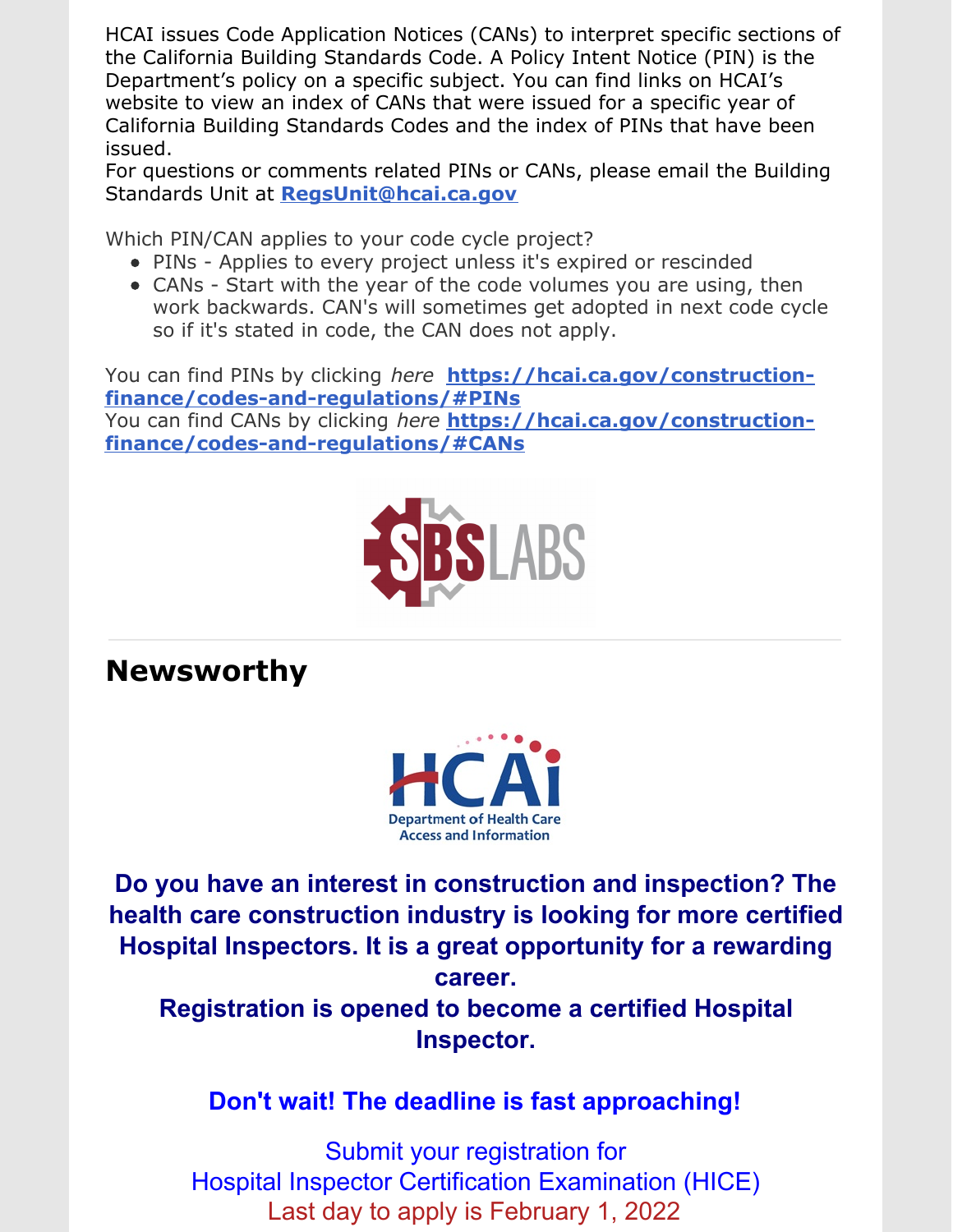For more information and qualification requirements, please click on the link below: *[CLICK](https://hcai.us3.list-manage.com/track/click?u=b5eac4ceeea1d878cfffc1696&id=3990fc4812&e=bf3938caab) HERE*

[Register](https://register.gotowebinar.com/register/487040090859091984) here





Design rendering shows a welcoming lobby area included in the expansion project at Palomar Medical Center Escondido. Photo Credit: FS Design Group

# **Southern California Medical Center Makes Progress on Major Expansion**

HC + O [Article](https://hconews.com/2022/01/18/southern-california-medical-center-makes-progress-on-major-expansion/)



The Earthquake Expo USA is the leading seismic prep, management, and recovery event, showcasing the latest tools, strategies, and insights among investment and global industry leaders.

[Register](https://registration.prysmgroup.com/Forms/Form.aspx?FormRef=NDE22Visitor) here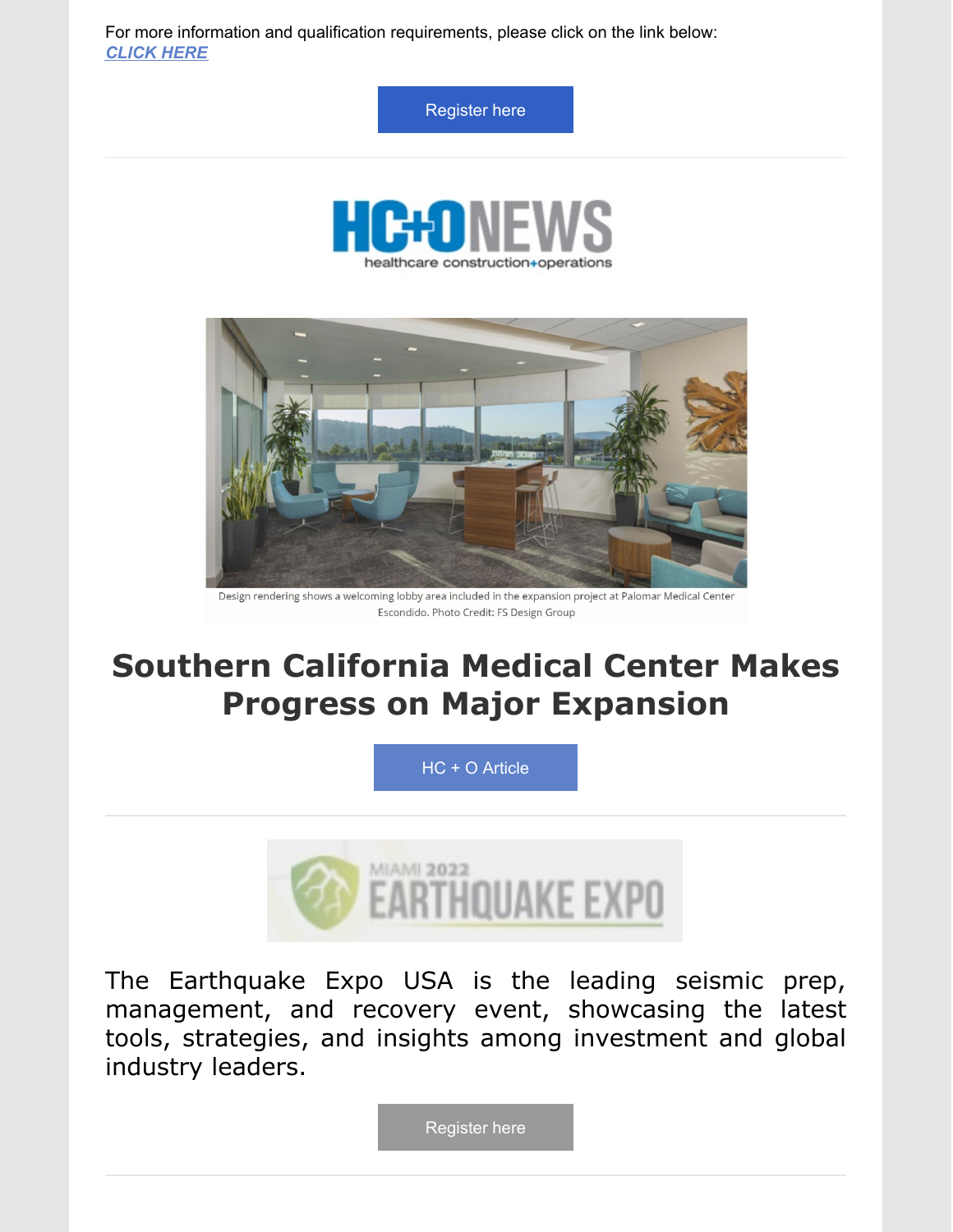

#### **The 2022 International Summit & Exhibition on Health Facility Planning, Design & Construction March 20 - 23 New Orleans, LA**





#### **The Symposium heads to Long Beach, California September 27-29, 2022!**



Click here for more [details](https://www.hcarefacilities.com/destination.asp)